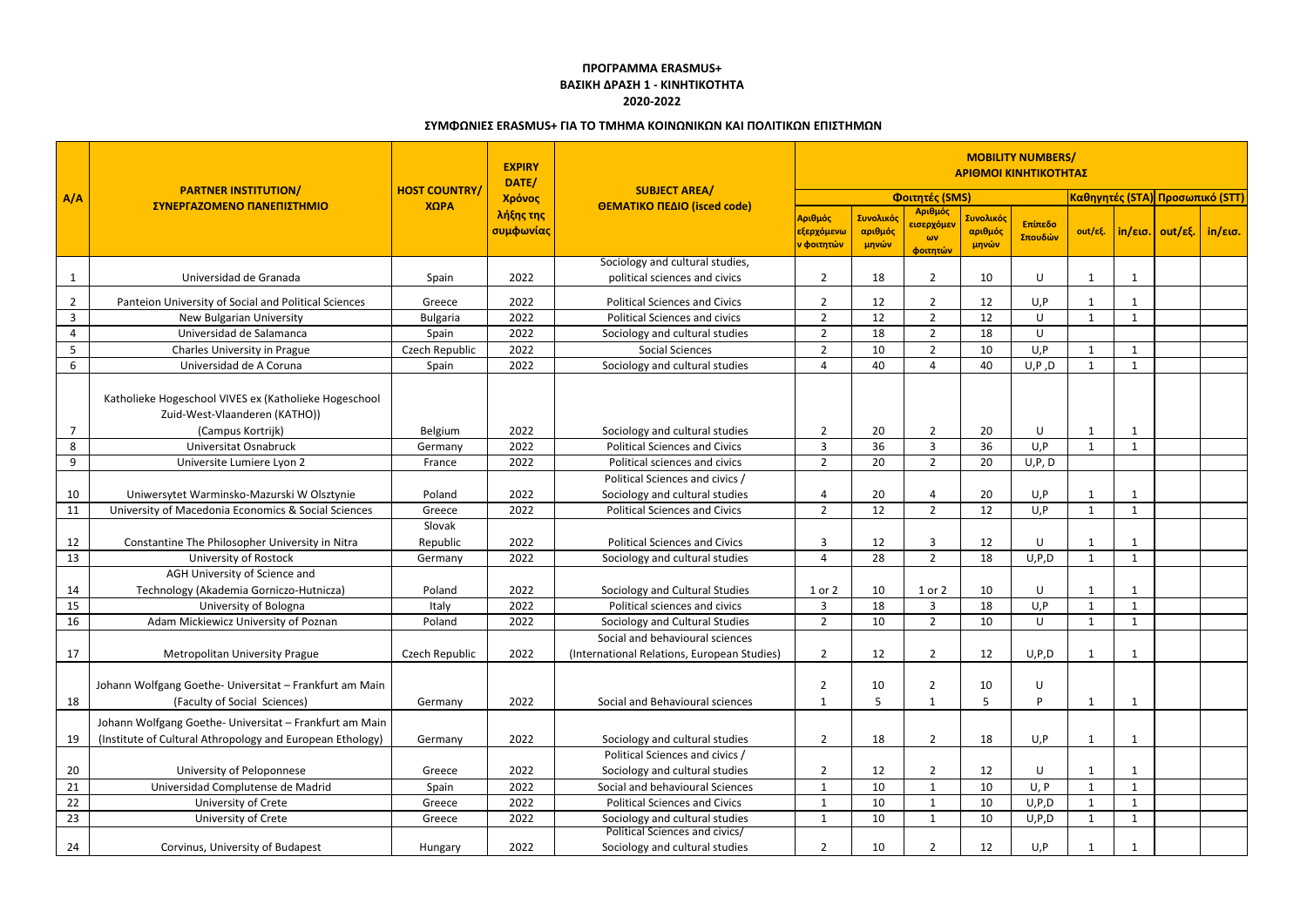| 25       | Jagiellonian University Krakow                           | Poland             | 2022 | Sociology and Cultural studies (social sciences)            | $\overline{3}$                 | 30       | 3              | 30 | U, P.D     |                |                             |  |
|----------|----------------------------------------------------------|--------------------|------|-------------------------------------------------------------|--------------------------------|----------|----------------|----|------------|----------------|-----------------------------|--|
|          |                                                          |                    |      | <b>Political Sciences</b>                                   | $\overline{2}$                 | 10       | $\overline{2}$ | 10 |            |                |                             |  |
| 26       | Universitat Autonoma de Barcelona                        | Spain              | 2022 | Sociology                                                   | $\overline{2}$                 | 10       | 2              | 10 | U          |                |                             |  |
| 27       | University of Eotvos Lorand                              | Hungary            | 2022 | <b>Political Sciences and Civics</b>                        | $\overline{2}$                 | 10       | $\overline{2}$ | 10 | U, P       |                | $\overline{1}$              |  |
| 28       | University of the Aegean                                 | Greece             | 2022 | Sociology and cultural studies                              | $\overline{2}$                 | 18       | $\overline{2}$ | 18 | U, P       |                | -1                          |  |
|          |                                                          |                    |      |                                                             |                                |          |                |    |            |                |                             |  |
|          |                                                          |                    |      |                                                             |                                |          |                |    |            |                |                             |  |
|          |                                                          |                    |      |                                                             |                                |          |                |    |            |                |                             |  |
| 29       | Aristotle University of Thessaloniki                     | Greece             | 2022 | Political science and civics                                | $\overline{3}$                 | 18       | 3              | 18 | U, P, D    |                | $\mathbf 1$                 |  |
| 30       | Panteion University of Social and Political Sciences     | Greece             | 2022 | Sociology and Cultural Studies                              | $\overline{2}$                 | 10       | 2              | 10 | U, P       |                |                             |  |
| 31       | Universite de Strasbourg                                 | France             | 2022 | Political sciences and civics                               | $\overline{2}$                 | 18       | $\overline{2}$ | 18 | U          |                |                             |  |
| 32       | <b>Europos Humanitarinis University</b>                  | Lithouania         | 2022 | <b>Political Sciences and civics</b>                        | $\overline{2}$                 | 20       | $\overline{2}$ | 20 | U          |                | $\overline{\mathbf{1}}$     |  |
| 33       | <b>Nicolaus Copernicus University</b>                    | Poland             | 2022 | <b>Political Sciences and Civics</b>                        | $\overline{a}$                 | 20       | 4              | 20 | U, P, D    |                |                             |  |
| 34       | Universita Degli Studi Roma Tre                          | Italy              | 2022 | Political sciences and civics                               | $\overline{3}$                 | 30       | 3              | 30 | U          |                |                             |  |
| 35       | Eberhard Karls University of Tubingen                    | Germany            | 2022 | <b>Political Sciences and Civics</b>                        | $\overline{3}$                 | 15       | $\mathbf{3}$   | 15 | U, P, D    |                | $\mathbf{1}$                |  |
| 36       | Institut d Etudes Politiques d Aix-en-Provence           | France             | 2022 | Political sciences and civics                               | $\mathbf{1}$                   | 10       | -1             | 10 | U, P       |                | -1                          |  |
| 37       | <b>Bogazici Universitry</b>                              | Turkey             | 2022 | Political sciences and civics                               | $\overline{2}$                 | 10       | $\overline{2}$ | 10 | U          |                |                             |  |
| 38       | <b>Tallinn Universtity</b>                               | Esthonia           | 2022 | Political sciences and civics                               | $\overline{2}$                 | 10       | $\overline{2}$ | 10 | U, P, D    |                | $\mathbf{1}$                |  |
|          |                                                          |                    |      | Political Sciences and civics /                             |                                |          |                |    |            |                |                             |  |
| 39       | Uniwersytet Rzeszowski                                   | Poland             | 2022 | Sociology and cultural studies                              | $\overline{4}$                 | 36       | 4              | 36 | U          | $\overline{2}$ | $\overline{2}$              |  |
| 40       | Universidad Autonoma de Madrid                           | Spain              | 2022 | <b>Political Sciences</b>                                   | $\overline{2}$                 | 20       | $\overline{2}$ | 20 | U, P       |                | $\overline{1}$              |  |
| 41       | University of Warsaw                                     | Poland             | 2022 | Political Sciences and Civis (european Studies)             | $\overline{2}$                 | 10       | $\overline{2}$ | 10 | U, P       |                | $\overline{2}$              |  |
| 42       | Universita Degli studi di Milano                         | Italy              | 2022 | <b>Political Sciences and Civics</b>                        | $\mathbf{1}$                   | -6       |                | 6  | U, P, D    |                | $\mathbf 1$                 |  |
| 43       | Universite des Nantes                                    | France             | 2022 | <b>Political Sciences and Civics</b>                        | $\mathbf 1$                    | 9        | $\mathbf{1}$   | 9  | U, P       |                | $\mathbf 1$                 |  |
|          |                                                          |                    |      |                                                             |                                |          |                |    |            |                |                             |  |
| 44       | Institut d'Etudes Politiques de Lille, SCIENCES PO LILLE | France             | 2022 | <b>Political Sciences and civics</b>                        | 2 or 4                         | 20       | 2 or 4         | 20 | U, P       |                | $\mathbf 1$                 |  |
|          |                                                          |                    | 2022 | Journalism and reporting                                    | 2 or 4                         | 20       | 2 or 4         | 20 | U, P       |                |                             |  |
|          |                                                          |                    | 2022 | Political science and civics                                | $\overline{2}$                 |          |                | 10 | U, P       |                |                             |  |
| 45       | Universite de Cergy-Pontoise                             | France             |      |                                                             |                                | 10       | $\overline{2}$ |    |            |                | $\mathbf{1}$                |  |
|          |                                                          |                    |      | and civics<br>(the courses offered are in the law Dept.     |                                |          |                |    |            |                |                             |  |
|          | Universidade Nova De Lisboa                              |                    | 2022 | and not in the Political sciences Dept.)                    | $\overline{2}$                 | 10       | $\overline{2}$ | 10 | U, P       | $\overline{2}$ | $\overline{2}$              |  |
| 46<br>47 | University of Calabria                                   | Portugal<br>Italy  | 2022 | Political sciences and civics                               | $\overline{2}$                 | 10       | $2^{\circ}$    | 10 | U, P       | $\mathbf{1}$   | $\mathbf{1}$                |  |
|          |                                                          |                    |      |                                                             |                                |          |                |    |            |                |                             |  |
|          |                                                          |                    |      |                                                             |                                |          |                |    |            |                |                             |  |
|          |                                                          |                    |      |                                                             |                                |          |                |    |            |                |                             |  |
| 48       | Universita Cattolica del Sacro Cuore(UCSC)               | Italy              | 2022 | Sociology and cultural studies                              | $\mathbf 1$                    | -5       |                | 5  | U, P, D    |                | $\mathbf 1$                 |  |
| 49       | Aristotle University of Thessaloniki                     | Greece             | 2022 | Journalism and reporting                                    | $\overline{2}$<br>2            | 10<br>10 | $2^{\circ}$    | 6  | U<br>U,P,D | $\mathbf{1}$   | $\mathbf{1}$                |  |
| 50       | <b>University of Tampere</b>                             | Finland            | 2022 | Social and behavioural sciences                             |                                |          | $2^{\circ}$    | 10 | P, D       |                | -1                          |  |
|          |                                                          |                    |      |                                                             |                                |          |                |    |            |                |                             |  |
|          |                                                          |                    |      | Social and behavioural sciences                             |                                |          |                |    |            |                |                             |  |
|          |                                                          |                    | 2022 | (special agreement Social and Political sciences            |                                |          |                | 5  |            |                |                             |  |
| 51<br>52 | University of Patras<br>University of Beira Interior     | Greece             | 2022 | -Primary education)<br><b>Political Sciences and civics</b> | $\mathbf{1}$<br>$\overline{2}$ | 5<br>10  | $\overline{2}$ | 10 | U<br>U, P  |                | $\mathbf{1}$<br>$\mathbf 1$ |  |
| 53       | University of Lodz                                       | Portugal<br>Poland | 2022 | Sociology and cultural studies                              | $\overline{2}$                 | 10       | $\overline{2}$ | 10 | U, P       |                | $\mathbf{1}$                |  |
|          |                                                          |                    |      |                                                             |                                |          |                |    |            |                |                             |  |
| 54       | Universita Degli Studi di Perugia                        | Italy              | 2022 | Sociology and cultural studies                              | $\mathbf 1$                    | -5       |                | 5  | U, P, D    |                | $\mathbf 1$                 |  |